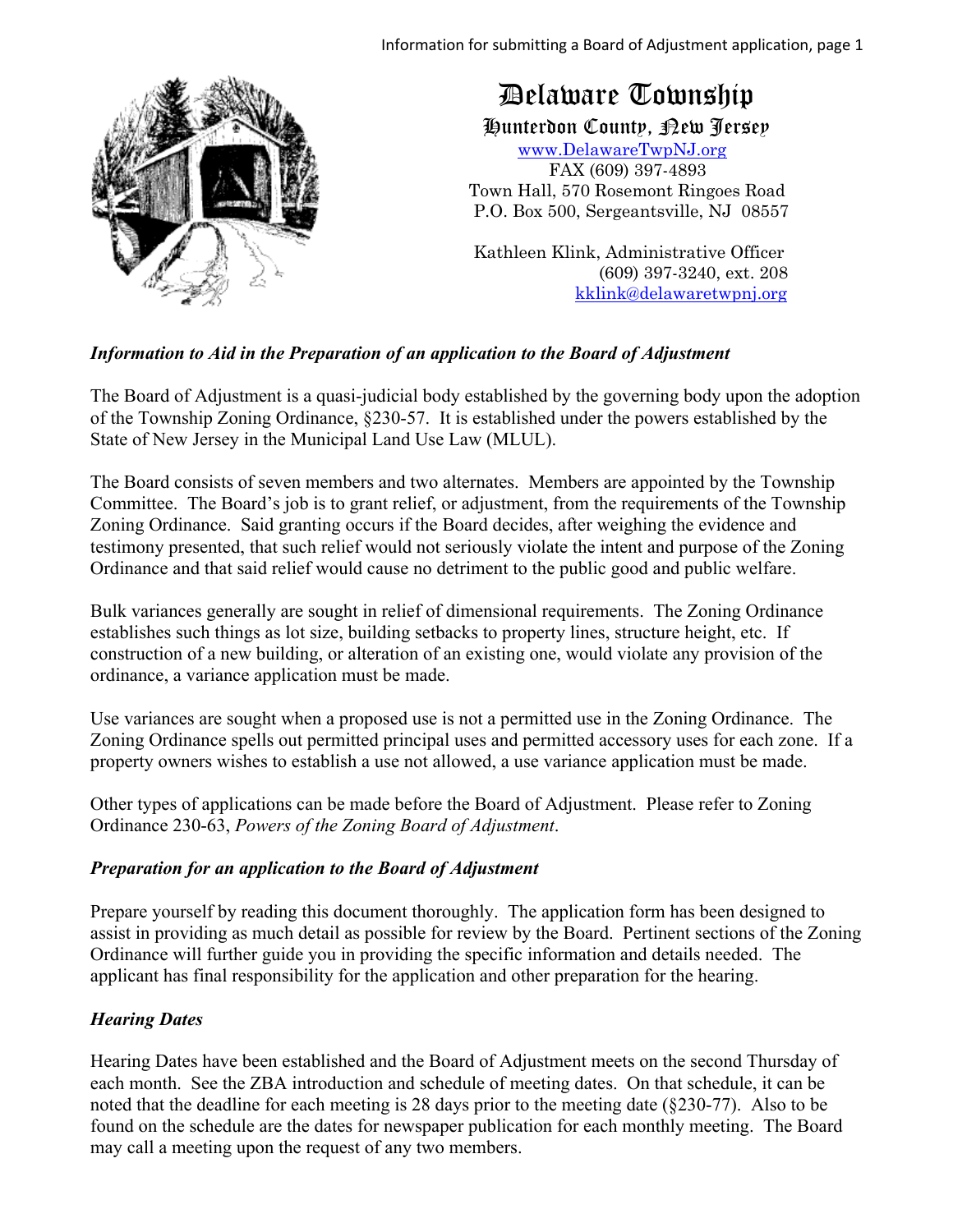#### *Attachments to the application*

A. Map, plat, or survey of premises; a copy of the survey used at the time of closing would be acceptable. Hand drawn maps may suffice to start the application, but a more precise depiction may be required by the Board.

#### *To be included:*

- 1. North arrow
- 2. Location of existing and proposed structures; and their setbacks from property lines
- 3. Lot dimensions
- 4. Existing physical features; i.e. streams, topography, stone walls, etc.
- 5. If using a survey, the date of the original plat and each revision must be shown, as well as the signature of the surveyor.
- 6. If a hand-drawn map is used, a scale of not less than  $1" = 50"$  must be used. The preparer must sign and date the map.

B. Site plan. In the case of a use variance a site plan must be submitted. NJ Statute requires sealed site plans by a licensed professional. Further requirements of the site plan can be found in the Zoning Ordinance, §230-91, *Site Plan Review*.

#### C. General Description of adjacent properties.

E. Photographs, optional. Photographs are very helpful, but cannot be submitted in lieu of a map or site plan.

#### *Evidence presented at the public hearing*

A. The Board receives and acts only on evidence presented by witnesses testifying under oath who have direct personal knowledge of what they are testifying about. Opening verbal statement and argument of applicant or counsel and written statement in the application, must be supported by sworn testimony.

B. The Chair shall conduct all meetings and, subject to being overruled by a majority vote of the Board, shall make all rulings on what is or is not evidential, and all questions of procedure.

C. All evidence shall be received under oath. Interested parties may address cross examination-type questions to the Chair who may disallow the question, ask the witness to respond to all or part of the question, or revise the question to bring out matters relevant to the application before the Board.

D. The concurring vote of four (4) members shall be necessary to approve any application, except a use variance which requires the concurring vote of five (5) members.

E. All applicants should remember the need to prove that requested relief can be granted "without substantial detriment to the public good and will not substantially impair the intent and purpose of the Zone Plan and Zoning Ordinance."

F. All Applicants should also understand that an application is approved or denied on the basis of its merits.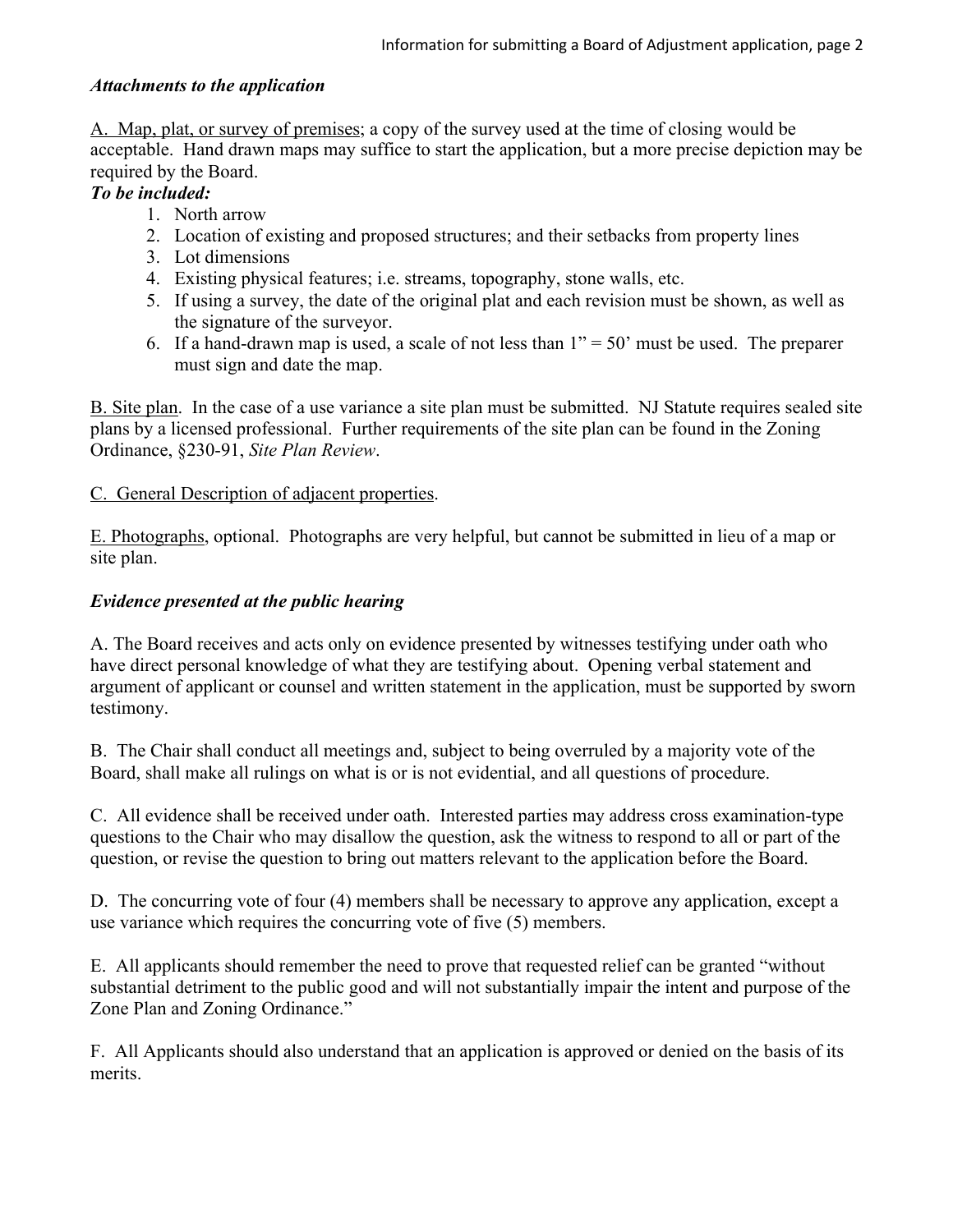#### *Miscellaneous matters*

A. All applicants have the right to employ counsel to assist in preparing the applicant's papers and in presenting the applicant's case.

B. All applicants or objectors have the right to employ at applicant's or objector's expense a stenographer to take down all testimony.

C. No member of the Board can decide a case until she/he has heard the applicant's case and the case put on by any objectors, and until he/she has had the benefit of discussion with other members of the Board. Consequently, an applicant should not discuss her/his case with any Board member.

# *Decisions*

On February 13, 1986, a Board policy was adopted involving an application of a 'd' variance. A 'd' variance requires five (5) affirmative votes. This established policy would allow the Board to hear all evidence involving a 'd' variance at one meeting, with a decision to be forthcoming at the next meeting. Said policy would allow 30 days in which the Board may obtain additional information concerning the application.

# *BULK VARIANCES: Applicant's presentation before the Zoning Board*

*(Also known as a "c" variance)*

A bulk variance requests a change from the yard or other bulk requirements. It does not include a use variance. During your presentation, the following data points may guide you in your responses to Board questions. Some of this information may be presented on surveys or site plans. This type of application is also known as a 'c' variance.

1. Dimensions and setbacks of all existing and proposed structures on the subject property (see application items VII and X); also include existing and proposed impervious coverage; also include information about the driveway.

2. Provide information about the proposed location of the proposed addition or structure; include information about the suitability of the proposed location and how it reduces the variance needed.

3. Discuss the hardship that would be created in placing the proposed structure elsewhere on the property.

4. If pertinent to the application, include floor plans.

5. Contour information needs to be provided to ascertain that the proposed structure will not increase stormwater runoff. Other site landmarks, such as significant trees or stone walls, etc. should to be included.

6. Surrounding neighborhood, including approximate setbacks of home on neighboring lots; provide this information to show how the proposed variance will benefit the neighborhood.